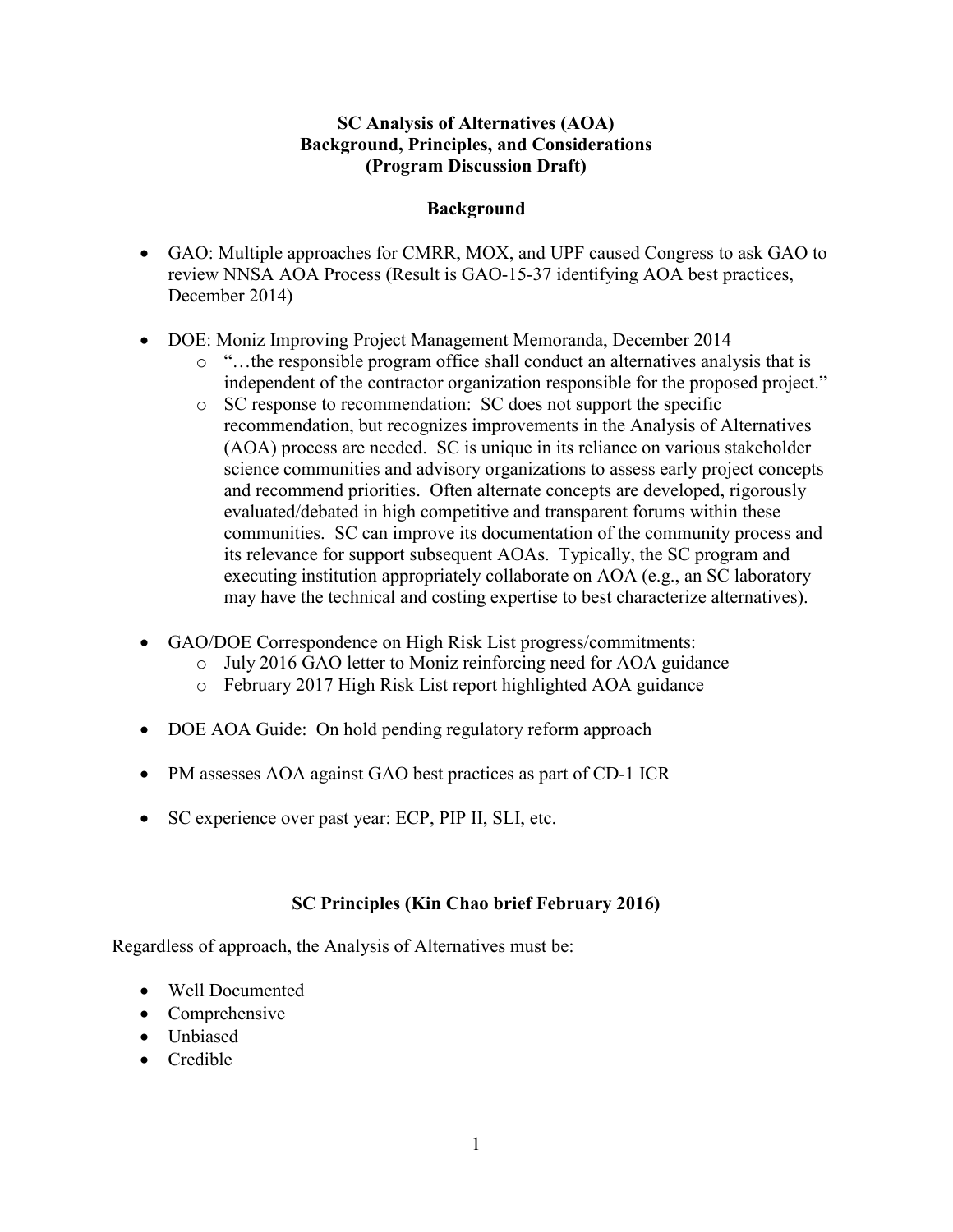## **Considerations**

- Programs define functional requirements or preliminary KPPs for the project that meets the mission need.
- The PME, with buy-in from IPT and program manager, formally agree on the range of alternatives to be analyzed.
- OMB states that the alternative analysis should identify and consider at least three viable options, in addition to the status quo.
- For projects where the site or the options are limited or already selected (i.e., upgrades, instruments, etc.) the project needs to document the history of this selection process (advisory committees, upgrades were part of initial project plan, etc.). In this scenario, the Analysis of Alternative (AoA) might focus on technical alternatives.
- The selection criteria (i.e., capital cost, life cycle cost  $(ICC)$ , schedule, location, aesthetics, performance, security, risk, other benefits, etc.) including its weight/priority should be determined first, then do the Alternative Analysis. Document the rationale for applying each weighting factor or prioritization, prior to completing the AoA.
- When performing an alternative analysis, the following should be considered:
	- ̶ Analysis period for the LCC should be the same for all options. The least common denominator should be used for options of different useful lives. If the least common denominator is too large and thus unrealistic, use a period that is realistic based on the nature of the project or the mission need.
	- ̶ The cost of alternative-related actions/activities that will occur during the analysis period should be included in the LCC; those alternative-related actions/activities that occur outside the analysis period should not be. For example, if the analysis period for buildings is 15 years, assuming a 40-year design life, the demolition cost should not be part of the LCC because it is out of the analysis period; however, salvage value should be.
	- $-$  Any sunk cost is not part of LCC.
	- ̶ Alternative analyses should be performed assuming a realistic funding scenario provided by or agreed to by the program.
	- ̶ One-for-one replacement cost should be included if a building needs to be demolished for the project. The assumed cost of the demolition should be similar to the facility or type of building being constructed.
	- $\equiv$  The cost of maintaining a building is covered in the LCC as part of overhead/G&A cost if the building is not demolished or reused.
	- ̶ If there is a space bank or disposition is already paid by another project—it is considered a sunk cost and should not be included in the LCC.
	- $\overline{\phantom{a}}$  If productivity factors are a criteria for the various options, they should have a basis and the justification should be clearly shown and documented.